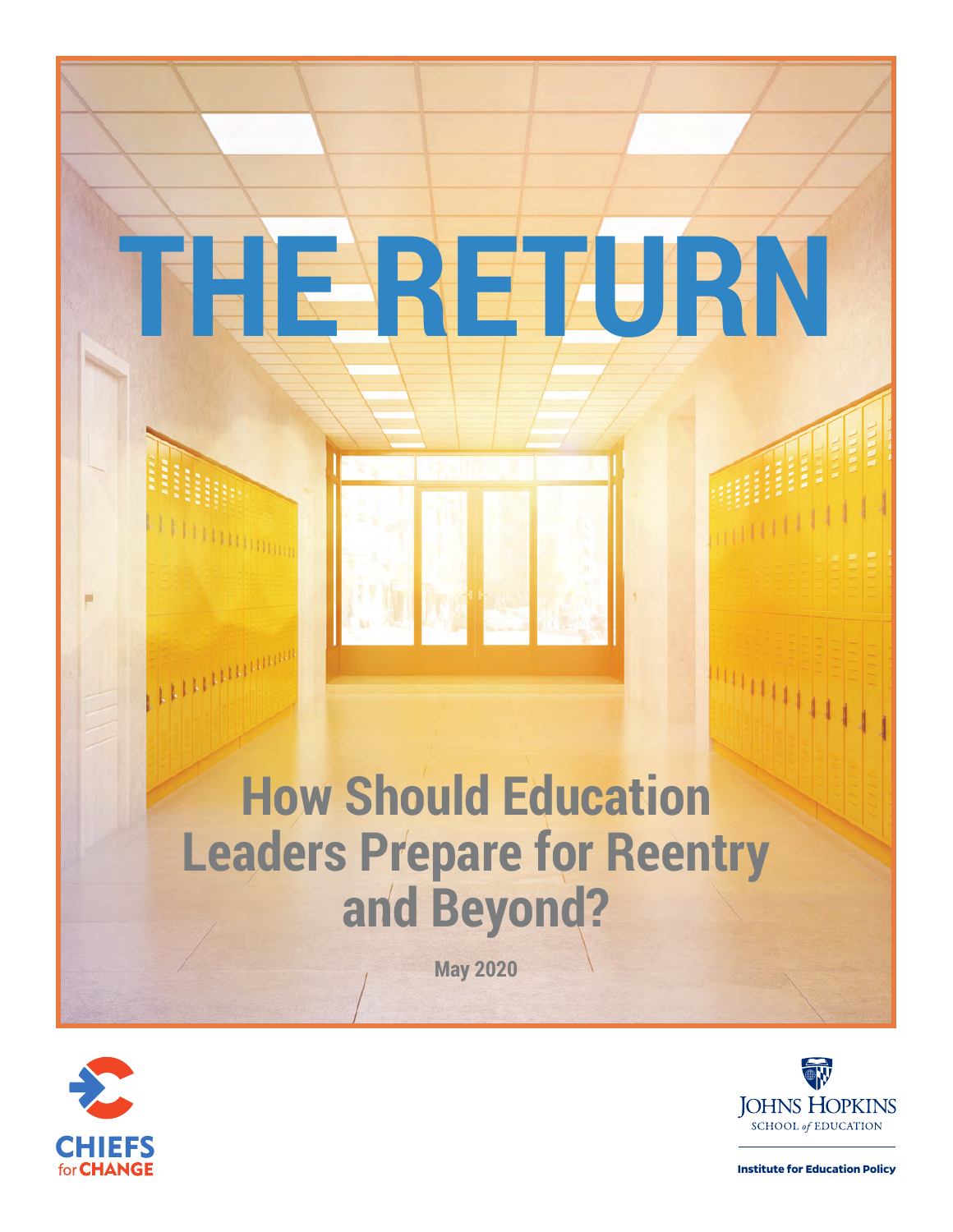## **The Return:**

### **How Should Education Leaders Prepare for Reentry and Beyond?**

The [COVID-19 crisis](https://schoolsandcovid19.org/) has brought school closures to every state in the country; district, charter, and private schools alike have scrambled to provide remote learning in short order. While the current restrictions on student learning will not last forever, the consequences of the crisis on students' academic progress—let alone on their and their families' economic and emotional wellbeing are likely to persist well into the future. How can school systems prepare for what will be anything but business as usual?

Every system in the country will be making decisions around reopening school buildings. It is increasingly clear that the health and safety of school communities will depend on the dramatic restructuring of facilities and schedules. There are lessons to be learned from nations such as Denmark and Japan that have recently reopened, but also stark differences between what is possible there and what will be possible here.

All reopening plans should begin with two goals in mind.

First, the physical school environments should embody public health guidelines to prevent a COVID-19 outbreak and additional closures. Such planning will likely include not only significant changes to physical spaces, transportation plans, and calendar schedules, but also testing and contact-tracing capabilities, in partnership with and under the guidelines of health agencies.

Second, the plan must produce enough confidence that families, students, and educators feel ready for faceto-face teaching in school. Communication with all stakeholders will be key.

Detailed plans are only beginning to emerge, but a few salient features are coming into focus. Facilities may well have to be reorganized to accommodate social distancing—something few classrooms, let alone entire schools, can accomplish at full enrollment. If necessary, school attendance will have to be staggered. This may mean that some amount of distance learning will need to continue as part of a plan to address space constraints. In the use of school facilities, we recommend prioritizing elementary school students for academic, social, emotional, and economic reasons.

Middle and high school students also need the academic, social, and emotional benefits of physical proximity to their peers and teachers. We recommend reorganizing students into small mentor groups of fewer than a dozen of their peers and a mentor teacher, with whom they can learn throughout the year—whether in a physical school building or not. This mentor teacher may not, in fact, be in charge of their instruction, which could be delivered online by another teacher with subject matter expertise meaning that students need not be assigned to groups by academic aptitude. However, for reasons articulated below, it makes sense for trusted adults to serve as group mentors, with the support of other staff as needed. Reorganizing in this manner would accommodate social distancing, honor the need for ongoing social interactions, and account for health and safety precautions within the limitations of school facilities.



Districts are working with public health officials to determine when to reopen schools and are cleaning, sanitizing, and disinfecting their buildings. *(Guilford County Schools, North Carolina)*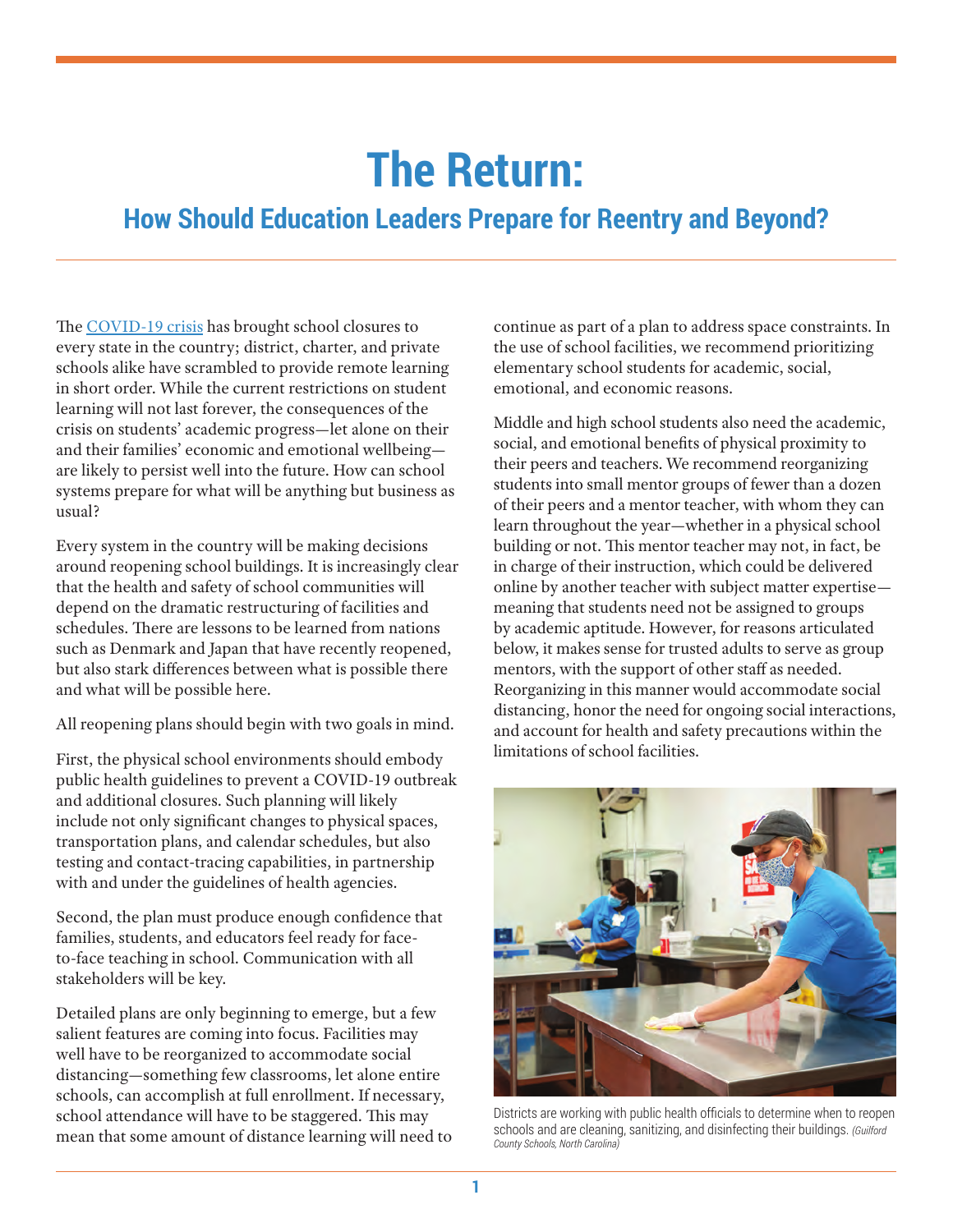We also acknowledge that any plan to make school facilities safe for reopening—even one that involves a substantial amount of continued distance learning will come with costs. As but two examples, school furniture seldom allows students to be six feet apart, nor are schools outfitted for frequent hand sanitation. As education leaders determine when to shift schools from distance learning to in-person, they must consider not only public health guidelines and updates, but also the availability of personal protective equipment. New forms of COVID-19 monitoring will be another unanticipated expense. To accommodate small group settings, schools will need to change food service, transportation, custodial services, and staffing. Many contracts, including collective bargaining agreements, will have to be renegotiated. In an environment in which budgets will surely go down, federal stimulus will have to play a critical role in the implementation of plans.

Most importantly, the organization of teaching and learning requires a sound and adaptable operational strategy. Drawing on extensive research and advice from system leaders, we offer recommendations in four key areas:

- $\rightarrow$  **Time** (What does a multi-year approach to reorganizing time look like?);
- **→ Talent** (How should we organize adults?);
- $→$  **Social and Emotional Wellness and Skills** (How do we continue to support student social and emotional health as well as student agency, selfdirection, and other habits of success?); and
- $\rightarrow$  **Academic Plan** (What does this crisis require to ensure that reentry succeeds over a multi-year period?).

Solutions will emerge in the field from leaders who have a commitment to evidence, a deep knowledge of the obstacles of their community, and the trust of families. We lay out below strategies for their consideration that are supported by strong research. In the weeks ahead, we will provide strategic updates to this guidance.

The needs of multilingual learners and students with special needs will have to be addressed in the key recommendations that follow with a commitment to equitable access. This includes making curriculum resources and videos available in multiple languages. Federal offices have emphasized a balance between [flexibility and compliance](https://www2.ed.gov/about/offices/list/ocr/frontpage/faq/rr/policyguidance/Supple%20Fact%20Sheet%203.21.20%20FINAL.pdf) but, at the time of writing, have not issued guidance for the return to school. The Council of Administrators of Special Education has provided [useful guidance](https://docs.google.com/document/d/1zEH-ggcHSI7sRQy5IpPEC0FaP4Vw5Wm0uUooruNFmrI/edit) for district and state leaders, raising—among other considerations—the possibility of extended learning time to accelerate student progress when we return to face-to-face instruction. The departments of education in both [Tennessee](https://www.tn.gov/content/dam/tn/education/health-&-safety/School%20Closure%20Toolkit_Special%20Populations.pdf) and [Louisiana](https://www.louisianabelieves.com/docs/default-source/covid-19-resources/continuous-education-for-students-with-disabilities---direct-services.pdf?sfvrsn=db0e9b1f_8) provide toolkits for districts to help support special populations. Their guidance includes leveraging the use of centralized sites for instructional materials and language assistance, and operating hotlines in multiple languages. Other important steps to support all learners include coordinating services across multiple providers, standing up telehealth online platforms, and developing virtual professional learning communities that allow providers and experts to share resources and materials.



Families practice social distancing while waiting in line at a middle school in California's Oakland Unified School District. *(Reuters)*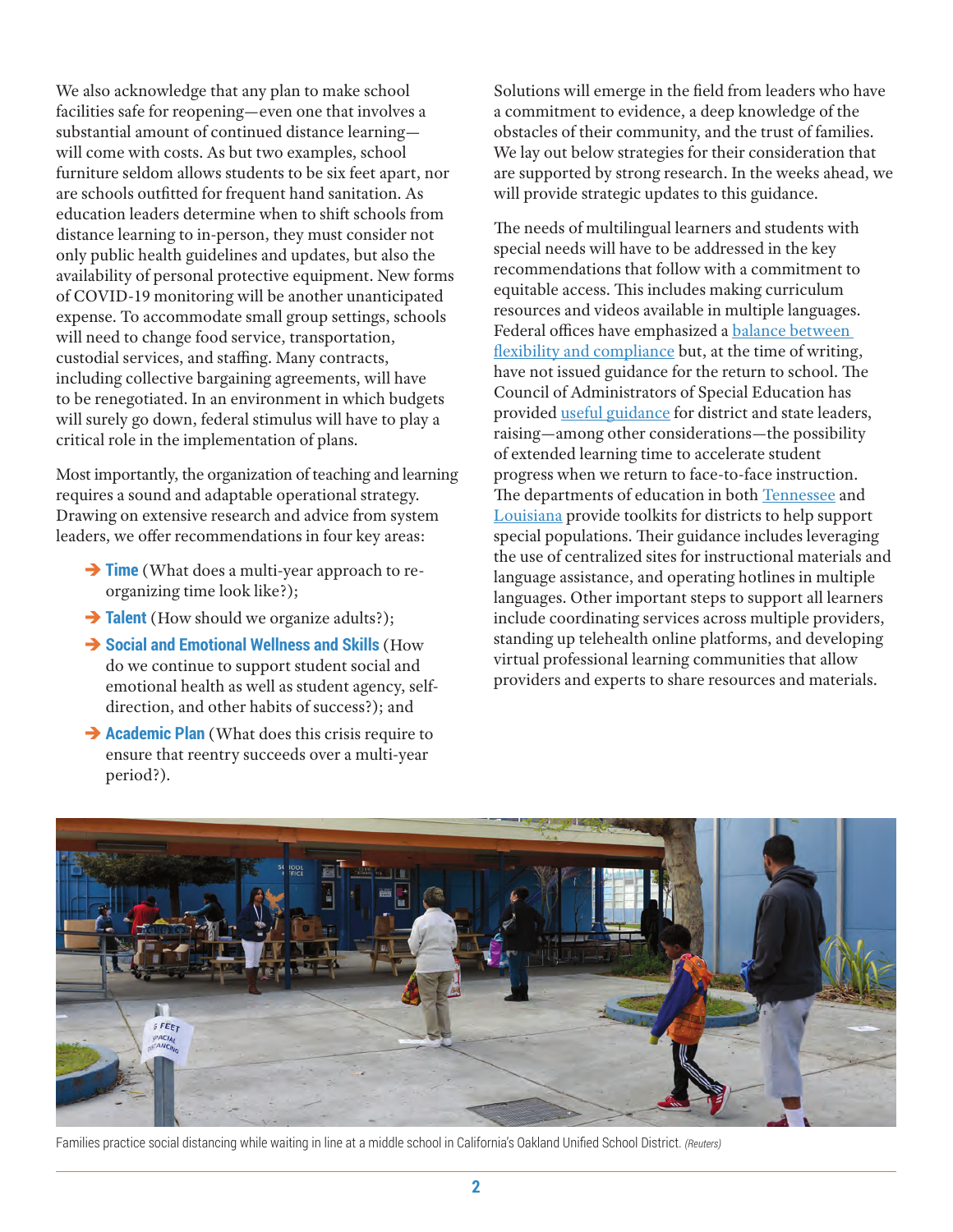#### **End the Agrarian School Calendar**

In the midst of the pandemic, the [majority of schools and](https://www.washingtonpost.com/local/education/plunging-into-remote-learning-families-find-stress-chaos-and-some-surprising-wins/2020/03/27/36429de4-6f90-11ea-aa80-c2470c6b2034_story.html)  [systems](https://www.washingtonpost.com/local/education/plunging-into-remote-learning-families-find-stress-chaos-and-some-surprising-wins/2020/03/27/36429de4-6f90-11ea-aa80-c2470c6b2034_story.html) are struggling to provide rigorous, grade-level learning; this is exacerbated by the uneven distribution of devices and internet connectivity among urban and rural areas and families of different socioeconomic circumstances. Many students will finish the school year academically behind—some, [substantially so](http://blogs.edweek.org/edweek/inside-school-research/2020/04/other_countries_support_students_during_covid_19_school_closures.html). Suggestions [abound](https://www.washingtonpost.com/opinions/2020/04/06/schools-should-consider-keeping-kids-same-grade-this-fall/), from holding all kids back a year, to designating "half-year" status; from summer school in 2020, to an extended school year in 2021.

To date, only summer school and year-round academic programming have been studied. The evidence is clear: Intensive summer programming in 2020 will not compensate for COVID-19 learning losses. The RAND Corporation's research team has studied summer learning for more than a decade. While [some programs](https://www.rand.org/pubs/research_reports/RR366-1.html) they studied do indeed boost student learning, to yield such effects they must take place for at least two [years in a row and have high attendance rates](https://www.rand.org/pubs/research_reports/RR1557.html). Even in optimal conditions, programs may alleviate some gaps in learning, but will not necessarily reverse them in full. For example, RAND'[s 2018 report](https://www.rand.org/pubs/research_reports/RR366-1.html) indicates that success requires significant lead time in planning for the summer; teachers who possess content expertise; and written instead of individualized curriculum. RAND's research also [finds](https://www.rand.org/pubs/research_reports/RR1557.html), however, that even well-crafted summer learning programs cannot mediate the summer learning losses experienced by low-income students. Summer programs require consistency and significant effort to ensure high attendance over multiple years.

At the same time, nascent research indicates that extending the school year beyond the typical 180 days, and/or restructuring the summer holiday, can benefit students. A 2010 [study](https://educationnext.org/files/ednext_20101_52.pdf) showed that 10 additional days of math instruction led to gains of .2 standard deviations on annual test scores (which would reduce the black-white [student learning gap by 25 percent\)](https://scholar.harvard.edu/files/mkraft/files/kraft_2018_interpreting_effect_sizes.pdf). As another proof point, the outsized gains often seen in urban charter schools are due, at least in part, to their extended days and years.

The National Center on Time and Learning (NCTL) and the Education Commission of the States (ECS) have led the movement to extend both the school day and the school year, having issued their first call to radically alter the school calendar in 1994 (*[Prisoners of Time](https://files.eric.ed.gov/fulltext/ED489343.pdf)).*  Many systems have done so, such that 1,200 district and



Workers prepare laptops for distribution. *(Guilford County Schools, North Carolina)*

[800 charter schools](https://www.the74million.org/article/analysis-why-more-than-2000-schools-are-now-offering-longer-days-and-longer-school-years/) reported either longer days or years during the 2013-14 academic year. When NCTL and ECS published a 2015 [update,](http://www.timeandlearning.org/sites/default/files/resources/learningtimeinamerica_2015_0.pdf) they found that longer days and years often formed part of district turnaround efforts and innovation zones.

The most extensive experiment with expanded learning to date, the report noted, has occurred in Florida. In 2013, the legislature funded 100 low-performing elementary schools to provide an additional hour of reading per day. This led to a substantial boost in reading scores on the Florida Comprehensive Assessment Test and, as a result, the Research-Based Reading Instruction Allocation program included funding for 300 schools to offer an additional hour of reading instruction per day. Under the current [statute](http://www.leg.state.fl.us/Statutes/index.cfm?App_mode=Display_Statute&Search_String=&URL=1000-1099/1011/Sections/1011.62.html), each district with at least one of the lowest-performing schools is, "Given priority in being provided an additional hour per day of intensive reading instruction beyond the normal school day for each day of the entire school year for the students in each school."1 The program was funded again in 2019.

Still other states, such as Michigan and Virginia, began (in 2014) to provide grants for "year-round" schooling. As the NCTL and ECS [update](http://www.timeandlearning.org/sites/default/files/resources/learningtimeinamerica_2015_0.pdf) put it,

Typically, these so-called "year-round calendars" are structured with four cycles of 45 days (9 weeks) of instruction, followed by 15 days (3 weeks) of vacation/intersession. The result is still a calendar of 180 instructional days, but one that does not subject students to large gaps in school time and, consequentially,

<sup>1</sup> Source: Written communication with a legislative research assistant of the Florida House of Representatives Education Committee, on April 23, 2020.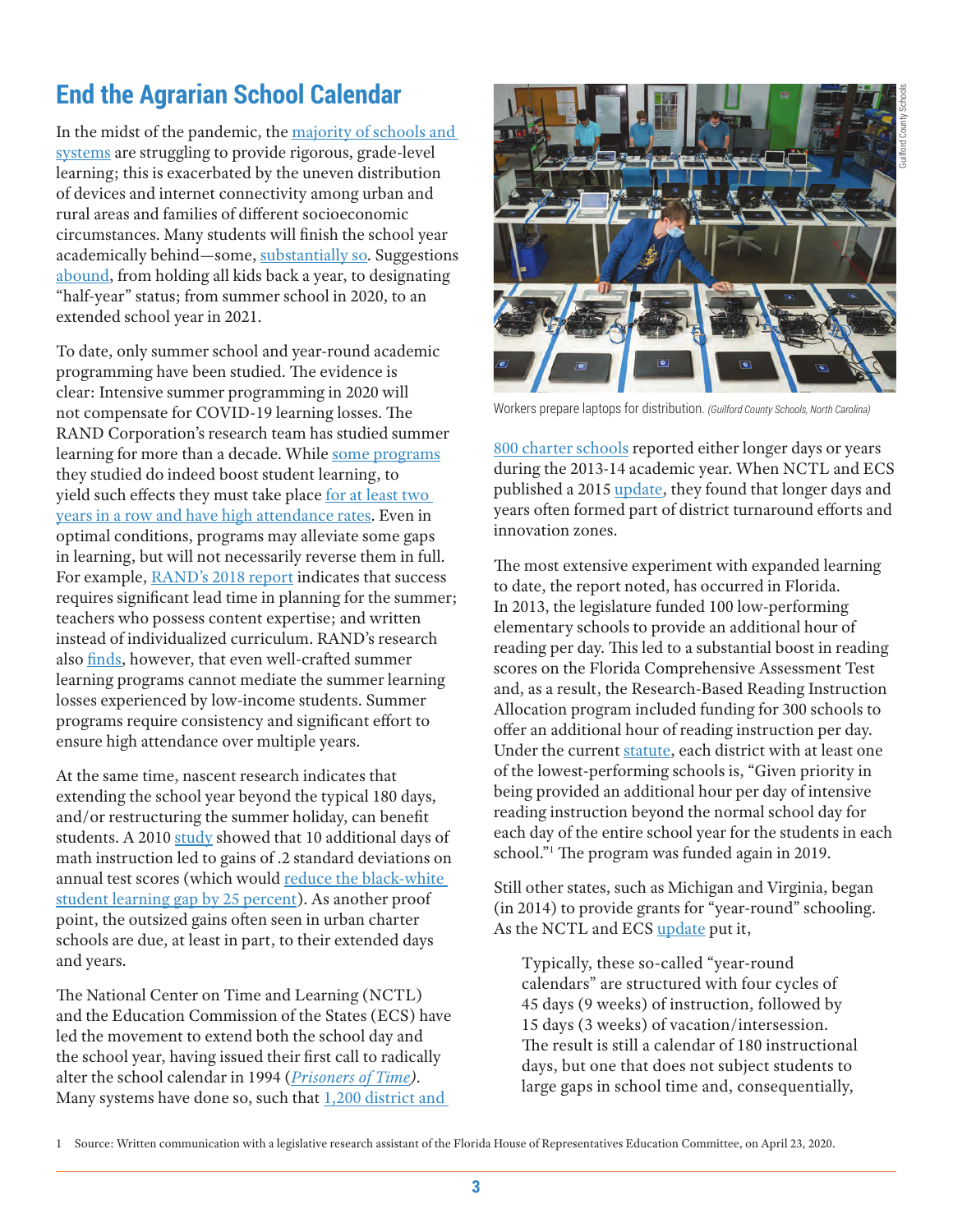in learning. According to the Congressional Research Service, today approximately 4 percent of all schools in the country operate year-round.

Many "year-round" changes in the United States, in other words, have reconfigured holidays to good effect—but have not increased the total number of school days.

For more radical models, we can look abroad. [Many](https://eacea.ec.europa.eu/national-policies/eurydice/sites/eurydice/files/school_calendar_2018_19_final_report_0.pdf)  [countries in Europe](https://eacea.ec.europa.eu/national-policies/eurydice/sites/eurydice/files/school_calendar_2018_19_final_report_0.pdf) have longer school years in absolute terms, and most of them spread holidays out across the school year. Italy and Denmark, for instance, have 200 days of school per year; Czechoslovakia, Norway, and all countries within the United Kingdom (UK) have 190 or more; Finland and the rest of the Nordic nations have more than 180. (Many do not count the exam periods in that number of days.) Central European nations and those of the UK take six to eight weeks over the summer, with half-term holidays every spring and fall.

Non-European countries also reflect this pattern. Children attend school for more than 200 days a year in [Japan and Israel;](https://www.oecd-ilibrary.org/docserver/5jm3tqsm1kq5-en.pdf?expires=1587327292&id=id&accname=guest&checksum=8B093DFE958DFEB372D64CC28FFDA338) 200 days a year in [Australia](https://en.wikipedia.org/wiki/Academic_term#Australia) and [Singapore;](https://www.moe.gov.sg/education/school-terms-and-important-dates) 190 in [Hong Kong](https://www.hkfastfacts.com/hong-kong-school-calendar.html); and an average of 187 in [Canada.](https://en.wikipedia.org/wiki/Academic_term#Canada)

Does it work? A [meta-analysis](https://doi.org/10.1080/00131911.2018.1441808) of international studies does show that increased instructional time benefits student achievement (although there may be a "ceiling effect"), and some studies of individual countries find the same (*e.g.*, [Switzerland](https://www.tandfonline.com/doi/full/10.1080/09645292.2017.1315055) and [Germany](https://www.tandfonline.com/doi/full/10.1080/09645292.2018.1512559?src=recsys)). And a [McKinsey study](https://www.mckinsey.com/~/media/McKinsey/Industries/Social%20Sector/Our%20Insights/How%20the%20worlds%20most%20improved%20school%20systems%20keep%20getting%20better/How_the_worlds_most_improved_school_systems_keep_getting_better.ashx) of international school improvement models noted that adding hours of instruction to the day was a hallmark feature that worked to boost student



Children in Norway attend school for 190 days or more. Here, children listen to their teacher during a class in Oslo. *(Reuters)*



Children in Italy attend school 200 days a year. Here, a teacher near Milan prepares a lesson for his students. *(Reuters)*

outcomes, particularly in systems that are moving from "poor" to "fair."

It is time to make the academic calendar far more flexible in order to expand the amount of time American kids spend in the classroom—not only as part of a multiyear acceleration effort following the pandemic, but as a permanent feature of America's schools. Year-round school has the potential to produce not only academic benefits for students, but logistical and financial benefits for families. Many parents and caregivers who work find it difficult to arrange summer child care; many cannot afford enrichment camps and other programs. In addition, [nearly a quarter](https://www.nclnet.org/working_more_than_20_hours_a_week_is_a_bad_idea_for_teens) of high school students work in part-time jobs that are more necessary now than ever, given the economic downturn. Students will need the flexibility to hold a job, participate in internships, and take dual-enrollment courses that allow them to earn free or low-cost college credit.

All of these factors underscore the need for not only *more*  instructional time, but for more *flexible* instructional time. The school calendar must align with modern realities.

**Our first recommendation is to transition from the agrarian calendar to a longer and more flexible school year with shorter holidays. Doing so will accelerate student progress and promote rigorous instruction.**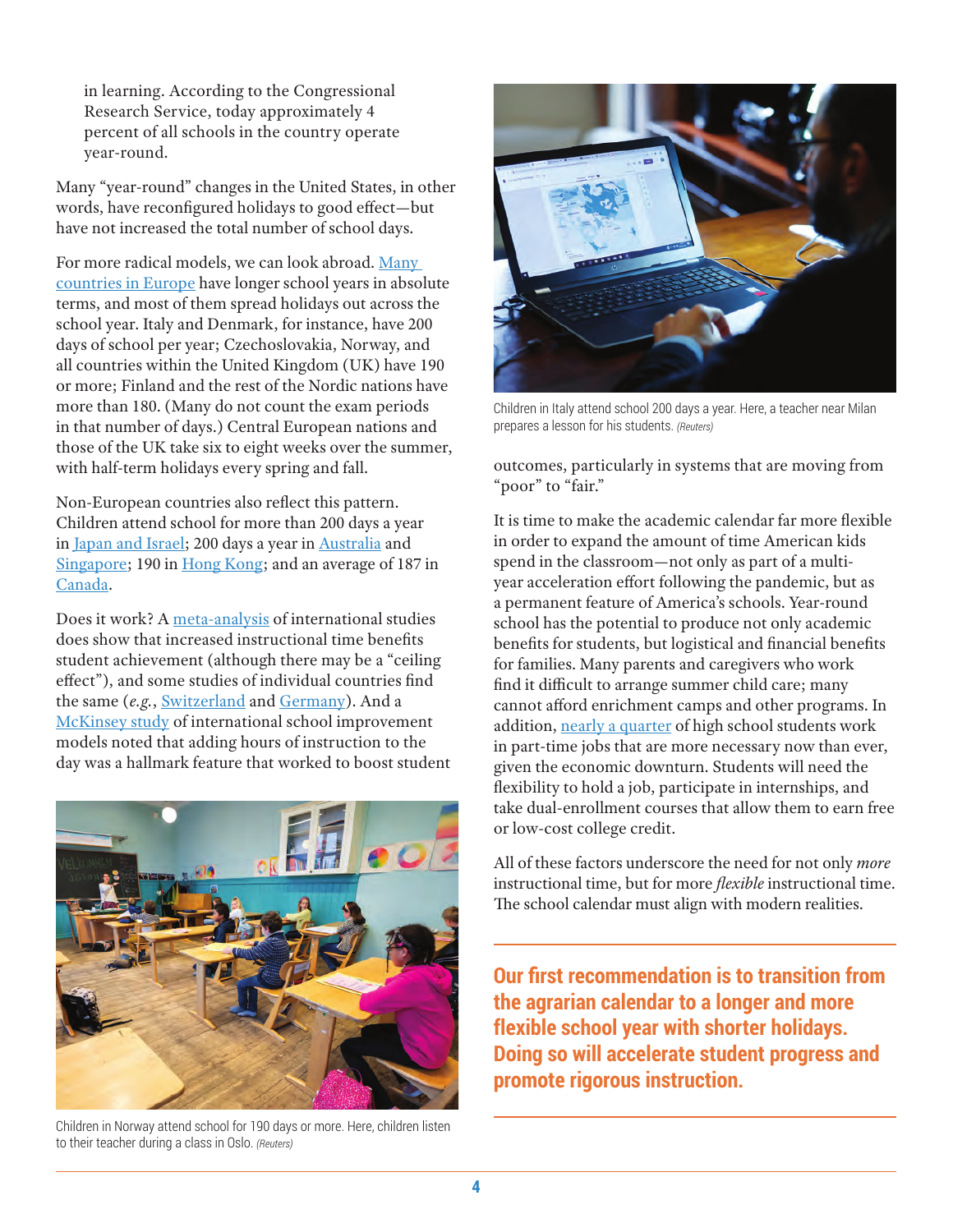#### **Create More Nimble, Effective Staffing Models**

Students need outstanding teachers. As David Steiner, executive director of the Johns Hopkins Institute for Education Policy, [wrote in 2018,](https://edpolicy.education.jhu.edu/wp-content/uploads/2018/01/CognitiveAbilityandTeacherEfficacy.pdf) "The strongest education research finding in the last twenty years is that the quality of a teacher is the single greatest inschool determinate of student outcomes." A high-quality teacher not only bolsters students' [academic success](http://hanushek.stanford.edu/publications/trade-between-child-quantity-and-quality) in the short term, but also their [economic productivity](http://educationnext.org/valuing-teachers/) and [social wellbeing](https://academic.oup.com/qje/article/126/4/1593/1923939) in the long term. "High-quality" means, among other things, [holding students to high standards](https://www.educationnext.org/end-easy-a-tougher-grading-standards-set-students-up-success/). Research continues to affirm—often via different angles (see [here](https://papers.ssrn.com/sol3/papers.cfm?abstract_id=2940620) and [here\)](https://papers.ssrn.com/sol3/papers.cfm?abstract_id=2768970)—that teachers matter.

But children need more than effective instructional leaders; they also need to feel seen and known by at least one caring adult in their school context. Strong and supportive relationships between students and teachers lead to [improved and enduring social-emotional](https://onlinelibrary.wiley.com/doi/abs/10.1002/0471264385.wei0710)  [and academic outcomes](https://onlinelibrary.wiley.com/doi/abs/10.1002/0471264385.wei0710) for students; having a good [relationship](https://journals.sagepub.com/doi/10.3102/003465430298563) with an adult in the school can yield greater



Indianapolis Public Schools was the first district in the nation to include Opportunity Culture roles in its teacher contract. Here, Superintendent Aleesia Johnson speaks with students. *(Indianapolis Public Schools)*



William Hite, superintendent of The School District of Philadelphia, takes a photo with students. *(Chiefs for Change)*

student motivation, satisfaction, self-esteem, and social skills and can help to reduce student dropout, disruptive behavior, and absences. This connection is particularly important for first-generation students and students of color [\(here](https://k12engagement.unl.edu/REVIEW%20OF%20EDUCATIONAL%20RESEARCH-2013-Thapa-357-85.pdf)).

The COVID-19 crisis is forcing all of us to revisit how we understand and therefore configure teachers' roles. System leaders are looking to strategic staffing models that maximize students' instruction from the teachers who have deep subject-area and instructional expertise, and students' experiences with teachers who excel at forging real connections. Both roles are critical and require retooling teams for the collective responsibility of students. Models that expand the reach of outstanding instructors, while freeing up other educators to provide much-needed one-on-one academic and relational support to help all kids stay on track, hold extraordinary promise for our students.

Such models also fit well with the small-group learning that is likely to continue well into the future. In addition, as systems consider reentry and the operational requirements of their classrooms and buildings, reshaping teacher time and role will be a necessity. Such models are inherently more flexible, enabling both small [in-person or remote class sizes](https://www.nytimes.com/2020/04/17/world/europe/denmark-schools-coronavirus.html?referringSource=articleShare) and larger lectures. Any school reopening plan must also be able to accommodate ongoing shifts between distance and in-person learning.

Do such staffing models work? Public Impact focuses on establishing, and studying, the format above. As a result, systems across the country have begun to adopt the [Multi-Classroom](https://opportunityculture.org/wp-content/uploads/2012/04/Multi-Classroom_Leadership_School_Model-Public_Impact.pdf) approach to good effect. [Research](https://opportunityculture.org/wp-content/uploads/2012/04/Multi-Classroom_Leadership_School_Model-Public_Impact.pdf)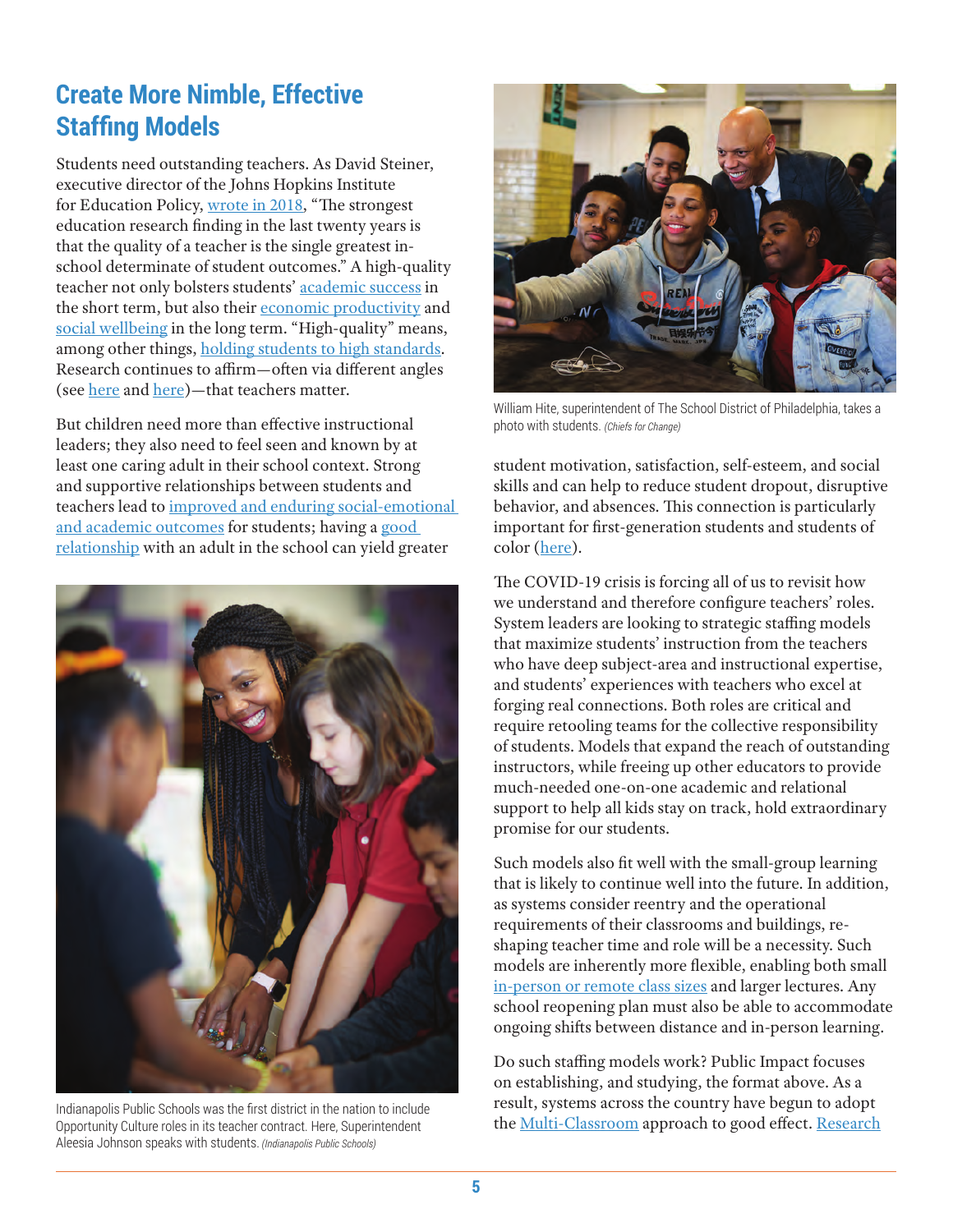on what Public Impact calls "Opportunity Culture" shows that elevating excellent teachers so that they reach more students, and compensating them appropriately, led to robust student gains and teacher retention. Other teachers and paraprofessionals—which Public Impact calls the "Reach Team"—not only learn from "master teachers" but also devote more time to small-group instruction. Such findings comport with [international](http://ncee.org/what-we-do/center-on-international-education-benchmarking/top-performing-countries/singapore-overview-2/singapore-teacher-and-principal-quality/)  [research](http://ncee.org/what-we-do/center-on-international-education-benchmarking/top-performing-countries/singapore-overview-2/singapore-teacher-and-principal-quality/) on the importance of effective teacher ladders for student success. This approach is [highly amenable to](https://www.opportunityculture.org/wp-content/uploads/2020/04/Recommended_District_Policies_For_At-Home_Teaching_And_Learning-Public-Impact.pdf)  [remote learning](https://www.opportunityculture.org/wp-content/uploads/2020/04/Recommended_District_Policies_For_At-Home_Teaching_And_Learning-Public-Impact.pdf), which will likely continue episodically next school year. We note that this approach may require regulatory changes, including those related to class size, teacher certification, and even compensation ladders. Leaders will need to think through these considerations in the context of their political and economic environment.

As students reenter schools, it will be more important than ever that each student receives an individualized plan for their academic, social, and emotional needs. Individual learning plans are not new—these are required for students with special needs—but will now be something all educators should do upon reentry as they diagnose student learning, set specific learning goals, identify social and emotional learning needs and supports, and coordinate interventions with multiple providers and educators. The suggested staffing model makes meeting these very different needs more likely.

Reconfiguring teacher and paraprofessional roles to maximize high-quality instruction and connections with individual students is therefore a priority that will place our students and schools on better footing in the years to come.

**We recommend immediately reconfiguring state regulations and local contracts as necessary to allow for meaningful teacher role differentiation, to maximize high-level instruction and stronger relationships, beginning fall 2020.**

#### **Focus on Students' Social and Emotional Wellbeing—Especially Their Self-Regulation and Self-Direction**

This pandemic has illuminated the urgent need to help students foster their own growth and development. The shift to distance learning has come more easily in systems that already employ an online learning platform and an integrated focus on habits of success, self-direction, and agency, as well as in districts that over the last few years have embedded evidence-based approaches to social and emotional learning into their school cultures and classroom instructional practices. Student agency matters to student success[—and it can be](https://consortium.uchicago.edu/sites/default/files/2018-10/Foundations%20for%20Young%20Adult-Jun2015-Consortium.pdf)  [developed](https://consortium.uchicago.edu/sites/default/files/2018-10/Foundations%20for%20Young%20Adult-Jun2015-Consortium.pdf) in schools. Some systems, such as San Antonio Independent School District, already had a dual focus in place. San Antonio's reentry plan includes a coherent approach to closing out this school year, with the last two weeks centered on family connections and the entire community's social and emotional wellbeing.

Many schools seek to promote students' engagement with their own learning through student-centered practices, such as centers from which young children can choose, or by direct instruction about what Carol Dweck calls "growth mindset," *i.e.*, believing that one's actions can influence results. The Aspen Institute's 2019 Nation of Hope recommended that students direct parent-teacher conferences, choose assignments, participate in advisory groups, and enter into "collaborative decision-making structures" to advance their sense of responsibility and control. The Collaborative for Academic, Social, and Emotional Learning (CASEL) emphasizes the



The San Antonio Independent School District (SAISD) has implemented district-wide plans to connect with families about their social and emotional wellbeing. Here, a teacher speaks with students at SAISD's Young Women's Leadership Academy Primary in 2019. *(Chiefs for Change)*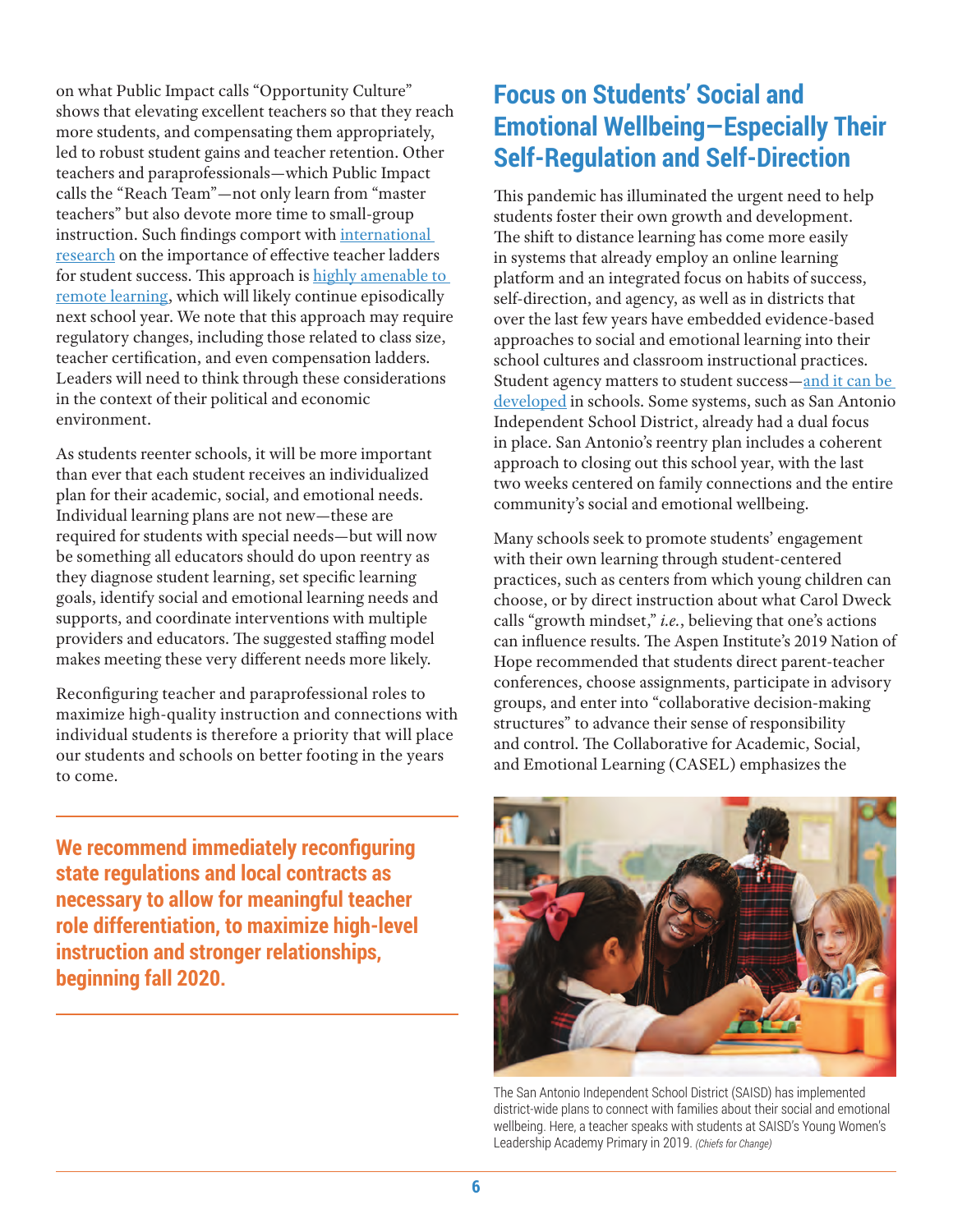role schools can play in supporting students' sense of efficacy, and organizes its [competencies](https://casel.org/core-competencies/) into five areas: self-management, responsible decision-making, relationship skills, social awareness, and self-awareness. CASEL also offers evidence-based rubrics to assess the development of these skills, which will be especially important to students' functioning in the school building environments to which students return in the fall environments that are likely to feel, at best, unfamiliar.

Another mechanism that advances student agency is natural consequences for academic behaviors, such as the "productive struggle" that lets kids wrestle with a problem before giving them the answer, or allowing them to receive a low score for a job poorly done. The Chicago University Consortium on School Research has studied the [importance of non-cognitive traits](https://vimeo.com/201720747) such as persistence and optimism, *and* their [inseparability from](https://consortium.uchicago.edu/publications/teaching-adolescents-become-learners-role-noncognitive-factors-shaping-school)  [academic work.](https://consortium.uchicago.edu/publications/teaching-adolescents-become-learners-role-noncognitive-factors-shaping-school) The "habits of success" noted above can be most readily inculcated in a learning environment structured around high standards and high support, where the responsibility for learning falls not only upon teachers but also upon students.

A clear way to promote this level of student agency is through content-rich assessments, which are common in high-performing school systems (*e.g.*, Alberta, Canada, [here](https://edpolicy.education.jhu.edu/wp-content/uploads/2019/06/Alberta-Brief.pdf)). As [West & Woessman](https://edpolicy.education.jhu.edu/wp-content/uploads/2019/08/v4-international-evidence.pdf) reported in 2012:

Students perform substantially better in countries that have external exit-exam systems than in countries without external exit-exam systems. This is true in TIMSS, TIMSS-Repeat, PISA 2000, and PISA 2003, as well as in other previous international achievement tests. Taken as a whole, the evidence suggests that the effect may well be larger than a full grade-level equivalent.

Students' ownership over their learning can then be reinforced with external standards that ensure a substantial knowledge build. More on curriculum-based assessments is below.

Another way to norm schools for success is to build practice with online learning into school calendars. The severe acute respiratory syndrome (SARS) epidemic in 2003 and natural disasters prompted Asian nations to do so; see [here](https://www.edweek.org/ew/articles/2003/05/21/37sars.h22.html). A 2003 [essay](https://www.edweek.org/ew/articles/2003/05/21/37sars.h22.html) noted, for instance, that when students in Beijing, Hong Kong, and Singapore returned to school after SARS took them online, *few of them were behind academically* because they knew how to selfmanage in online learning environments.



Students wearing masks to protect themselves from contracting SARS attend class in Hong Kong in 2003. *(Reuters)*

Thousands of Asian students logged in to Webbased, virtual classrooms, where they took notes and spoke to their teachers and classmates using technologies such as Web cameras, audio-video phones, Web- conferencing software, instantmessaging tools, and multimedia animation programs.

More than 8,000 students in 60 schools in Hong Kong, for example, clicked into powerful, interactive Websites developed by the publicly financed Hong Kong Baptist University and the government-run Hong Kong Education City Limited, to continue their lessons.

"The virtual-classroom program [brought] us to a new horizon of school education," said Jonathan Lai, the vice principal of the 800-student Yan Chai Hospital Wong Wha San Secondary School, in Hong Kong. "It made us aware that learning can go on effectively and efficiently outside the classroom. ... The SARS school-closure period proved that this idea work[s]."

Hong Kong University's Centre for IT in Education [noted](https://hub.hku.hk/bitstream/10722/44087/1/content.pdf?accept=1) that SARS had taught the nation that teachers and students must practice online learning; appropriate learning platforms "must have been set up and used" before another crisis.

This is an international issue that school systems around the world can and need to solve. The World Bank's 2014 *[Education and Technology in an Age of Pandemics](https://blogs.worldbank.org/edutech/education-technology-age-pandemics-revisited)* notes that while Asian societies—and their schools—remain ahead in connectivity and therefore flexibility in the event of "external shocks," sub-Saharan countries began to consider similar concerns after outbreaks of Ebola.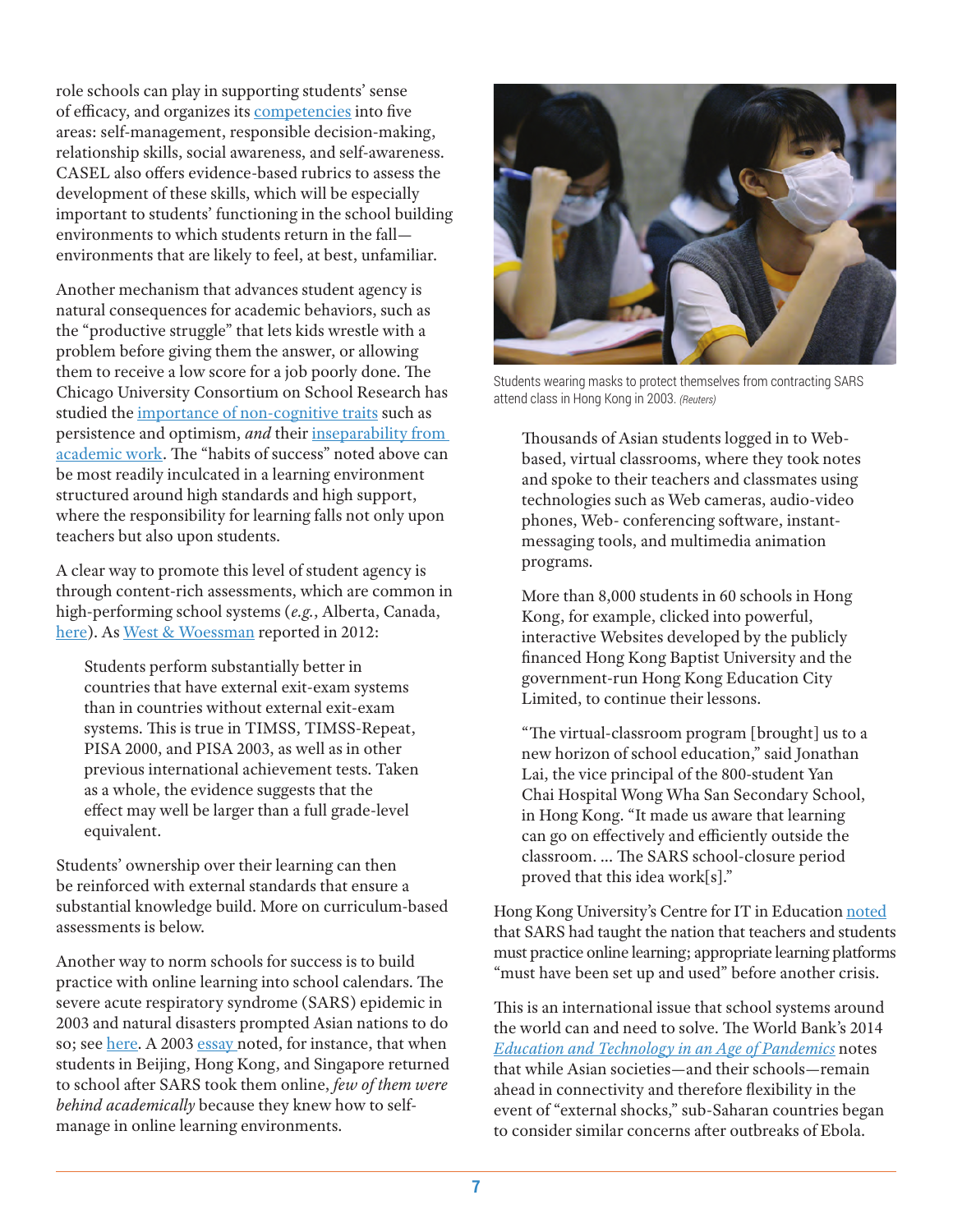

The National School Safety Center has said online learning could be integral to districts' emergency plans for not just medical crises but also severe weather events such as snowstorms. *(Reuters)*

Policymakers in the United States have long urged schools to be prepared for exogenous crises, including pandemics; see the [National Association of School](https://www.nasponline.org/resources-and-publications/resources-and-podcasts/school-climate-safety-and-crisis/health-crisis-resources/preparing-for-a-pandemic-illness-guidelines-for-school-administrators-and-school-crisis-response-teams)  [Psychologists](https://www.nasponline.org/resources-and-publications/resources-and-podcasts/school-climate-safety-and-crisis/health-crisis-resources/preparing-for-a-pandemic-illness-guidelines-for-school-administrators-and-school-crisis-response-teams) and the US Department of Education's guidance on continuity of learning during epidemics (2009), [here.](https://rems.ed.gov/docs/ED_ContinuityOfLearning-SchoolDismissalsK-12.pdf) As the director of the National School Safety Center, Ronald D. Stephens, noted back [in 2003](https://www.edweek.org/ew/articles/2003/05/21/37sars.h22.html), online learning "could be integral to a school district's emergency plan, not just for drawn-out medical crises like SARS, but also for situations like [2002] sniper shootings in the Washington area; a biological-weapons attack; and even more familiar crises such as snowstorms and tornadoes." Routine preparation for a panoply of events that could cause disruptions makes sense.

Such preparations in the future cannot solve the current crisis, in which a substantial number of students will return to school with not only learning loss but also emotional consequences of isolation and lack of predictability. Here again, the benefits of a coherent approach to students' social and emotional wellbeing and the cultivation of their own emotional resources will be numerous.

**We recommend that school systems build in targeted, online practice during the year so that all stakeholders (including family members) become accustomed to remote learning models. Schools should also make sure that students are developing important skills of responsibility, self-regulation, and ownership over their learning.**

#### **Base All Learning on High-Quality Instructional Materials and Curriculum-Based Assessments**

Curriculum matters. The research record on the difference that a knowledge-rich curriculum can make for student learning is extensive and growing (for summaries, see [here,](http://chiefsforchange.org/policy-paper/4830/) [here,](http://chiefsforchange.org/statement-on-the-need-for-high-quality-curricula/) [here,](https://edpolicy.education.jhu.edu/final-report-in-series-released-by-learning-first-and-executive-director-david-steiner-high-quality-curriculum-and-system-improvement/) and [here\)](http://hepg.org/hep-home/books/why-knowledge-matters). As leaders prepare their school communities for the challenge of restarting face-to-face as well as hybrid models, a coherent pathway for learning recovery and acceleration needs to include greater reliance on high-quality materials and instruction, and completing the circle with curriculumbased assessments.

Our heterogeneous population requires, additionally, that such resources and videos are available in multiple languages, and that they are [robust and content-rich.](https://edpolicy.education.jhu.edu/wp-content/uploads/2018/04/ELsFINAL.pdf) Creating user-friendly, multilingual, online hubs, and ensuring telephone hotline supports are available in multiple languages to field questions and concerns is critical. For a recent example, see Alberta, Canada's, [COVID-19 education plan.](https://www.alberta.ca/student-learning-during-covid-19.aspx) The province provides access to curriculum-related resources online, subject by subject, that were designed to align with the province's curricular frameworks—in both English and French.

But first, and immediately, state leaders can seek to recover assessment funds. Tennessee Commissioner of Education Penny Schwinn was able to recuperate, and redirect, the funds paid to her state testing vendor. All states should follow suit with test publishers, so as to deploy the funds towards immediate teaching and learning needs.



Tennessee Education Commissioner Penny Schwinn speaks with a student about a lesson. *(Tennessee Department of Education)*